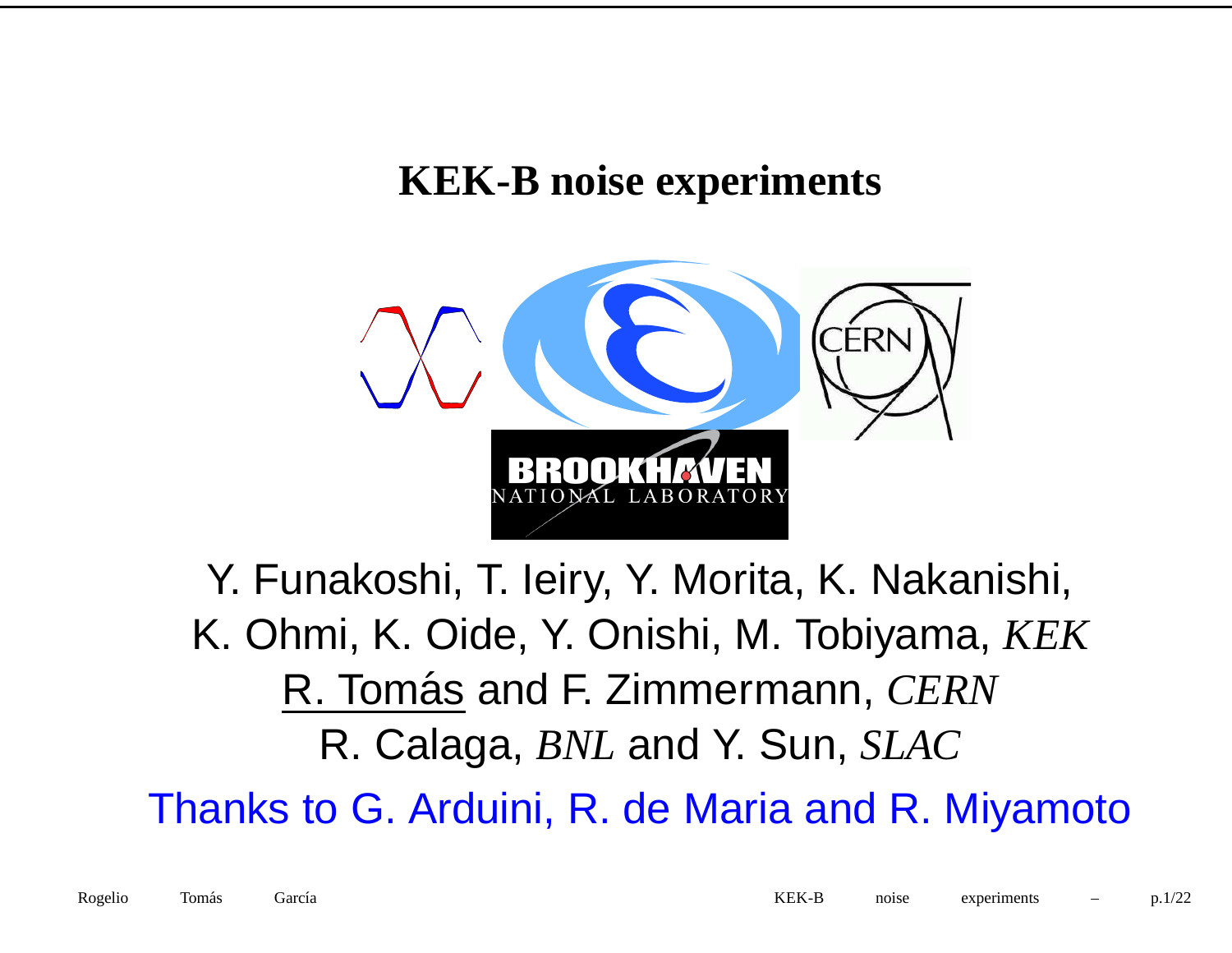#### **Contents**

- $\star$  Motivation
	- Phase noise in KEKB CCs
	- The LHC hump
- $\star$  Measurements with CC phase noise
	- Experiment
	- Mechanism of the instability
	- Extrapolation to LHC
- $\star$  Crab dispersion measurement
- $\star$  Conclusions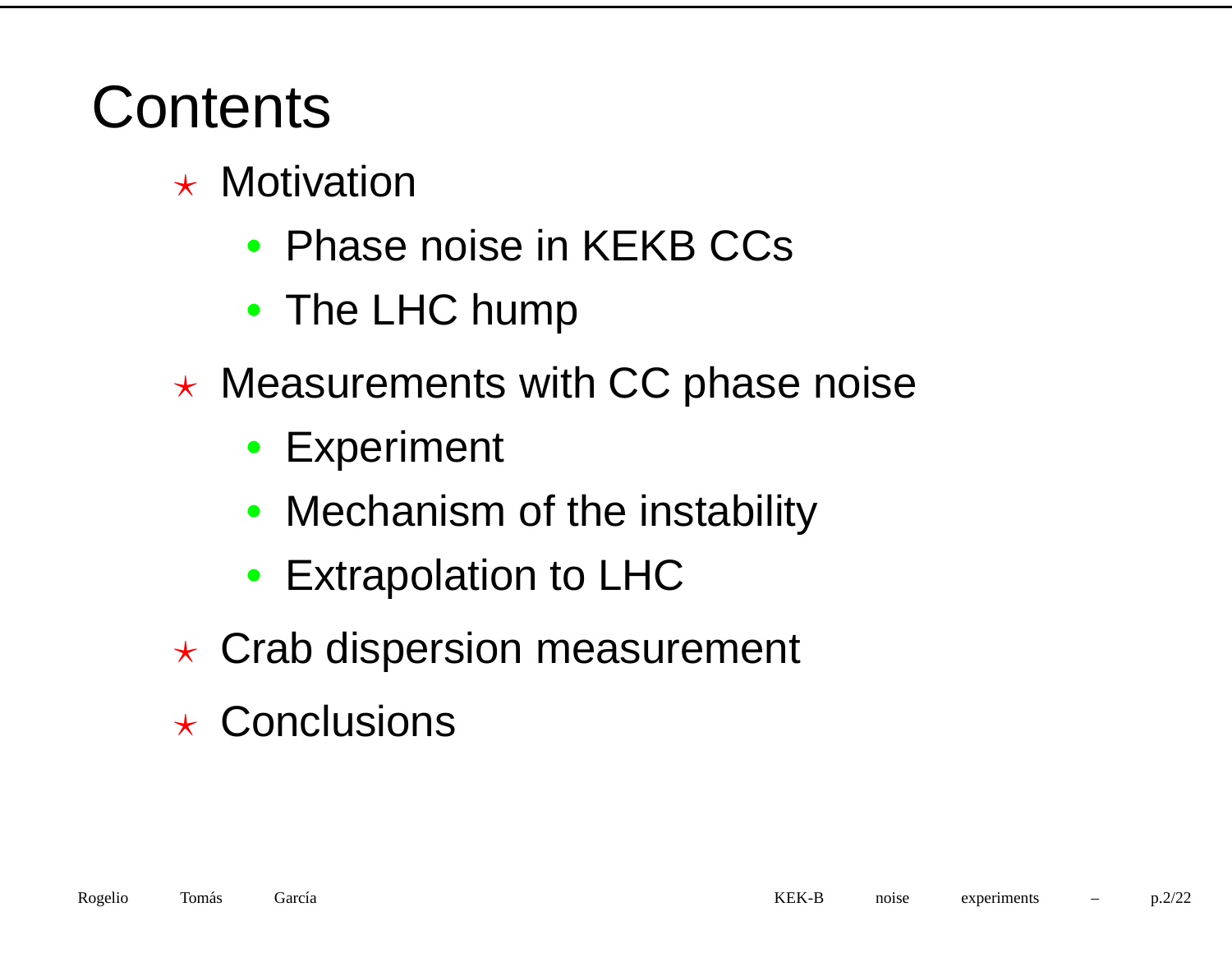### Motivation, KEKB CC spectra



#### SPAN 200 Hz

SPAN <sup>200</sup> kHz

#### $\rightarrow$  CC noise consists of a set of frequencies<br>(sidebands) (sidebands)

 $\rightarrow$  Potentially dangerous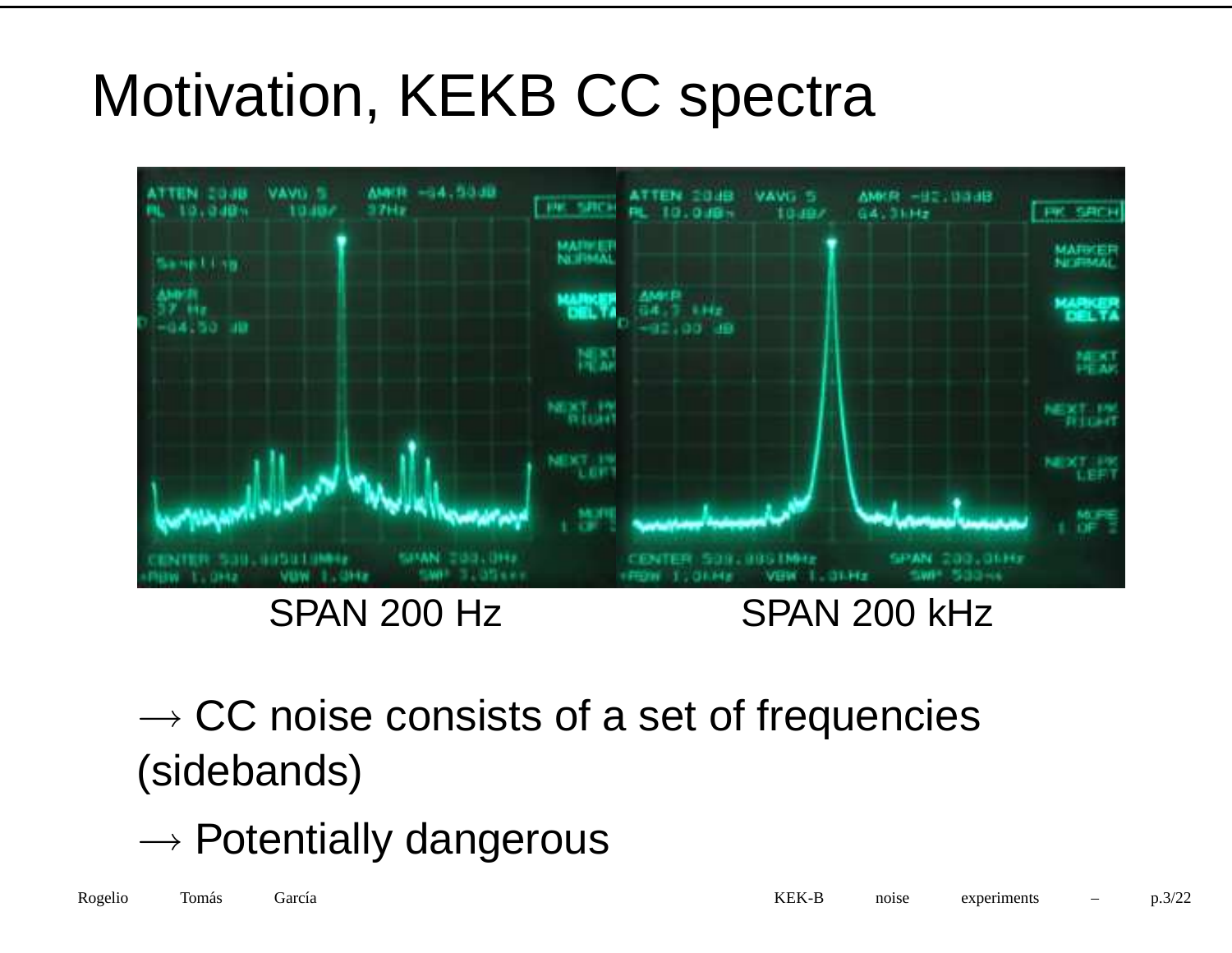#### CC sinusoidal phase noise

Crab cavity voltage:

 $V \sin(\omega t + \phi)$ 

if phase modulation  $\phi$ = $\phi_{noise} \sin(v t)$ , CC voltage  $\approx$ 

$$
V\Big[\sin(\omega t) + \frac{\phi_{noise}}{2}\Big(\sin((\omega + v)t) - \sin((\omega - v)t)\Big)\Big]
$$

 $\rightarrow$ Phase modulation is approximated by sidebands  $\rightarrow CC$  phase error results in a dipolar kick:

$$
\Delta x_{IP} \approx \frac{c}{\omega} \tan \left(\frac{\theta}{2}\right) \phi_{noise} \sin(vt)
$$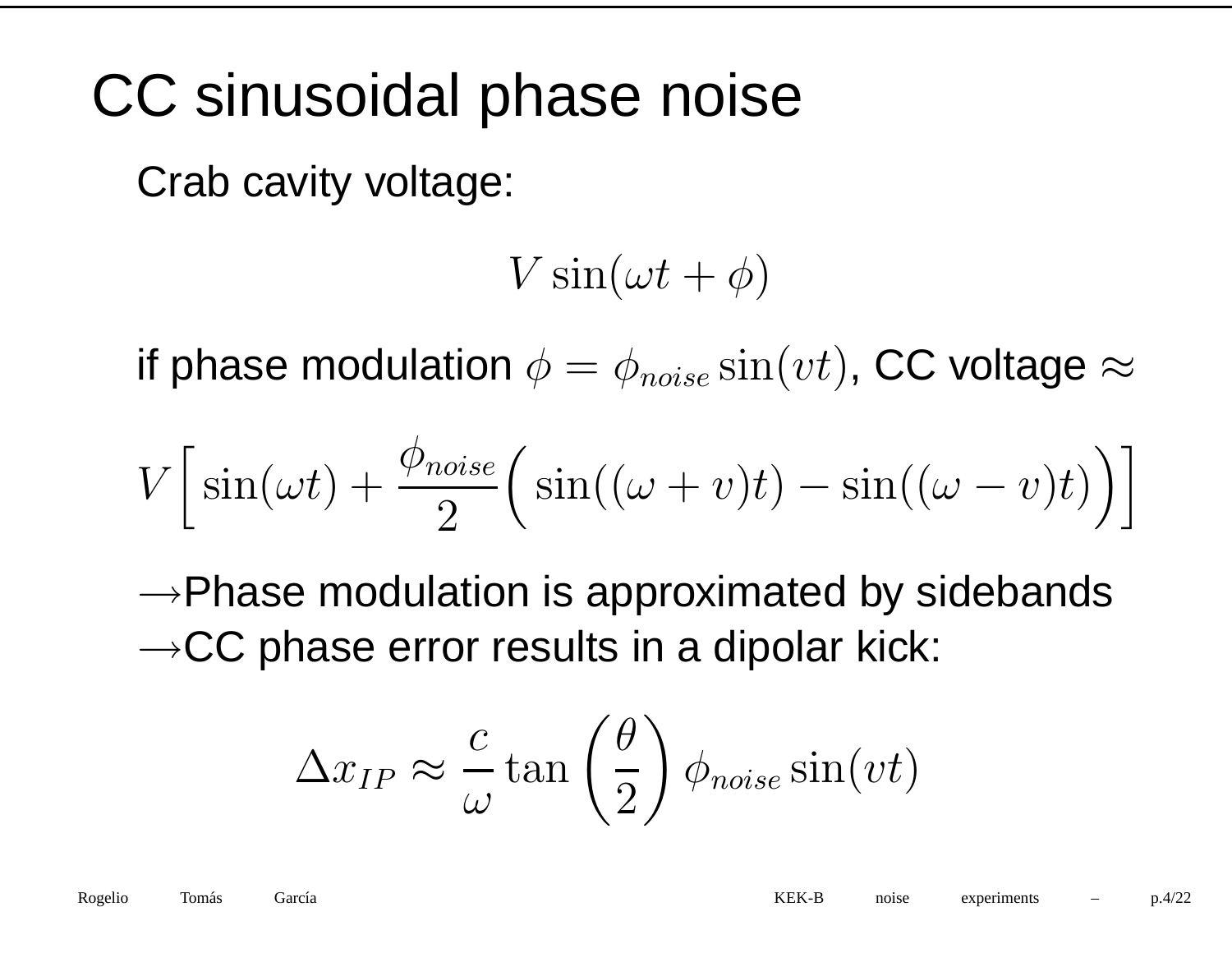## The LHC hump (G. Arduini, R.d. Maria)



Observed oscillations at injection $\approx1\mu$ m. Estimated kick $\approx 10^{-4}\sigma$  at injectio  $^{4}\sigma$  at injection.

At higher energies kick $\leq 10^{-1}$ 4 $\sqrt{}$  $\,E$ 0 $\,E$ σ.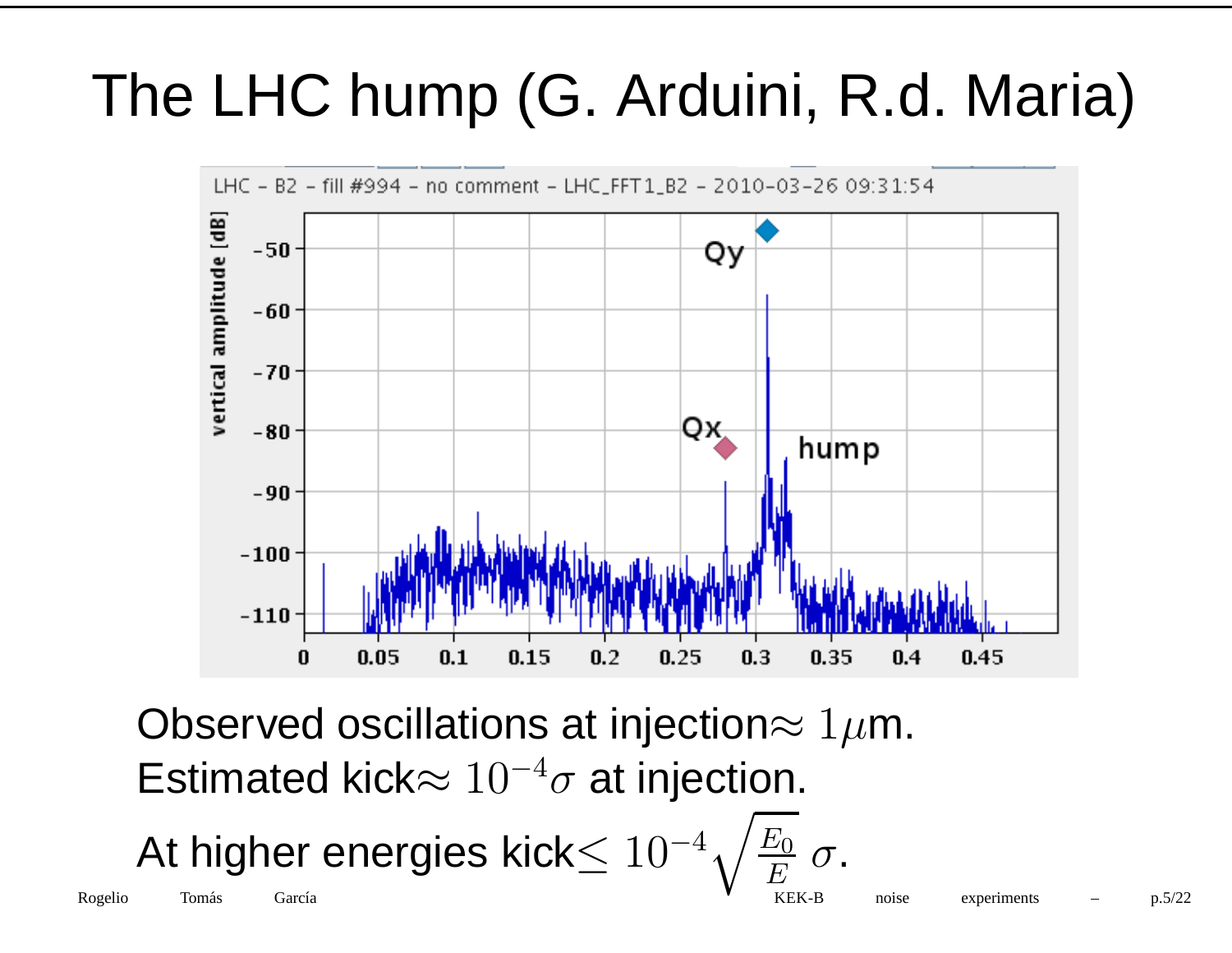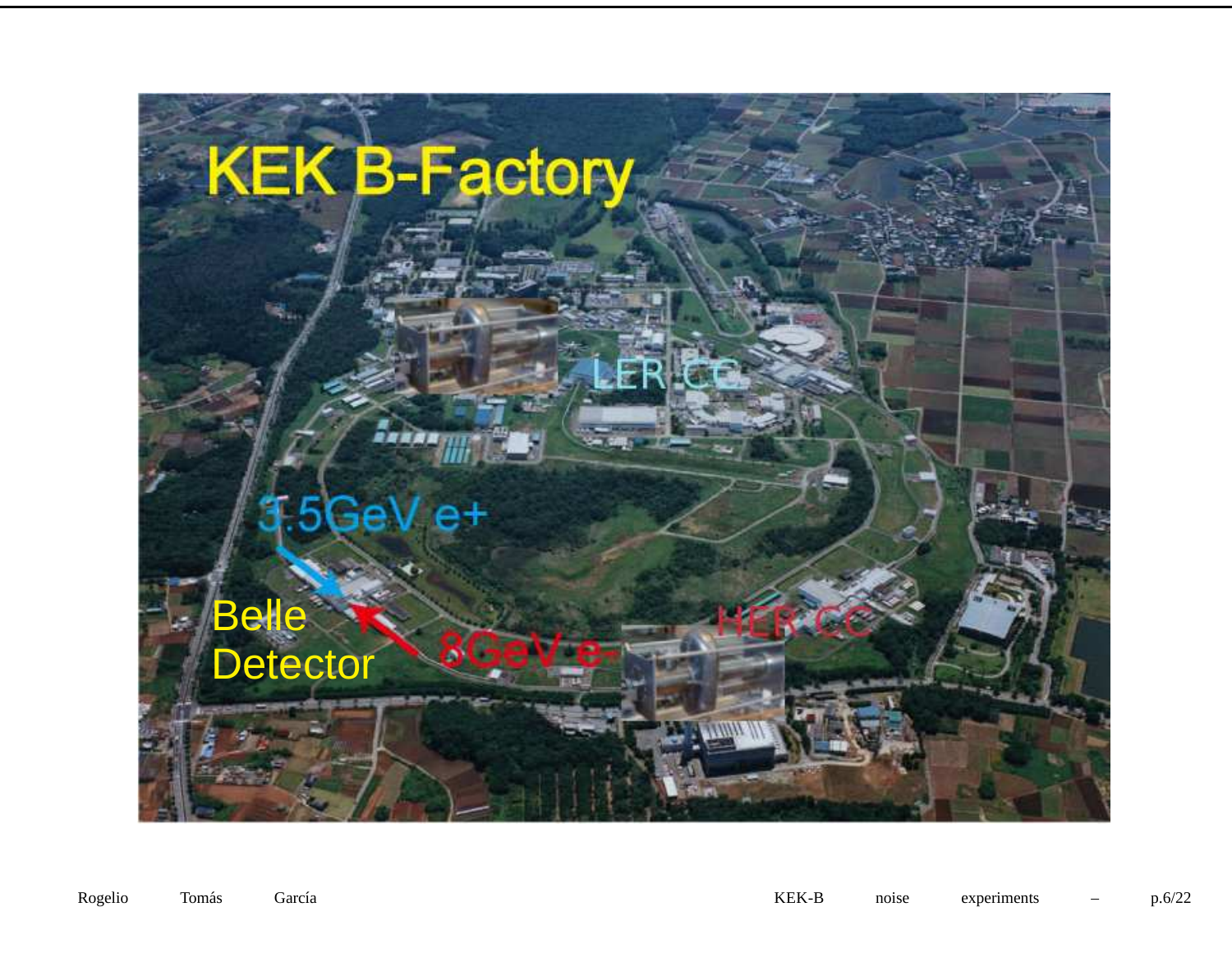### HER and LER machine parameters

|                                     | Unit      | <b>HER</b> | LER    |
|-------------------------------------|-----------|------------|--------|
| <b>Particle</b>                     |           | $e^{-}$    | $e^+$  |
| Particles per bunch                 | $10^{10}$ | 4.1        | 6.3    |
| Number of bunches                   |           | 100        | 100    |
| Horizontal emittance $(\epsilon_x)$ | nm        | 24         | 15     |
| Horizontal tune $(Q_x)$             |           | 44.522     | 45.524 |
| Vertical tune $(Q_y)$               |           | 41.602     | 43.585 |
| Hor. b-b parameter $(\xi_x)$        |           | 0.1        | 0.11   |
| Synchrotron tune $(Q_s)$            |           | 0.021      | 0.025  |
| <b>Revolution frequency</b>         | kHz       | 99.4       | 99.4   |
| Feedback                            |           |            |        |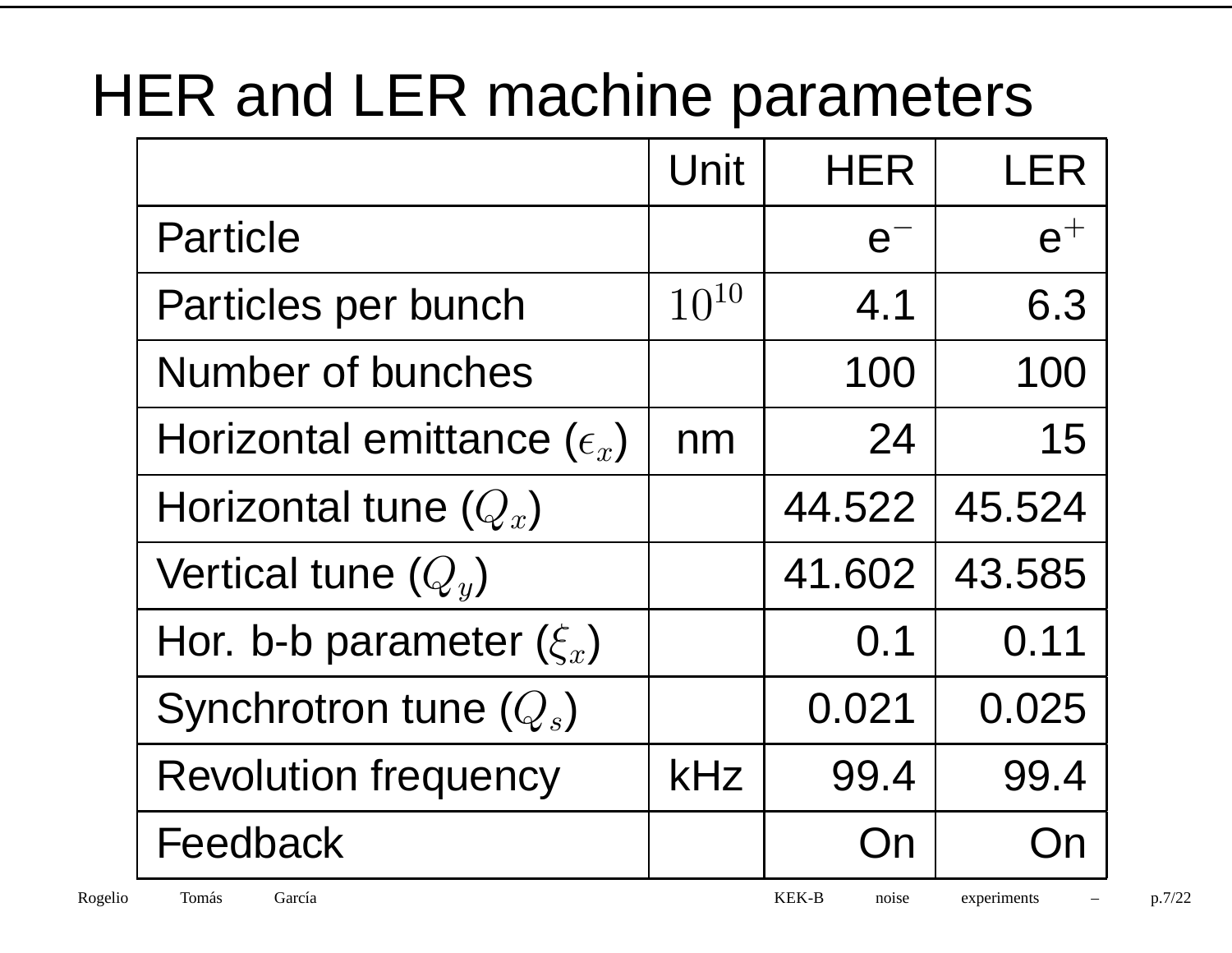#### The experiment



#### Illustration of beam sizes versus time as frequencyand amplitude of the CC phase noise are changed.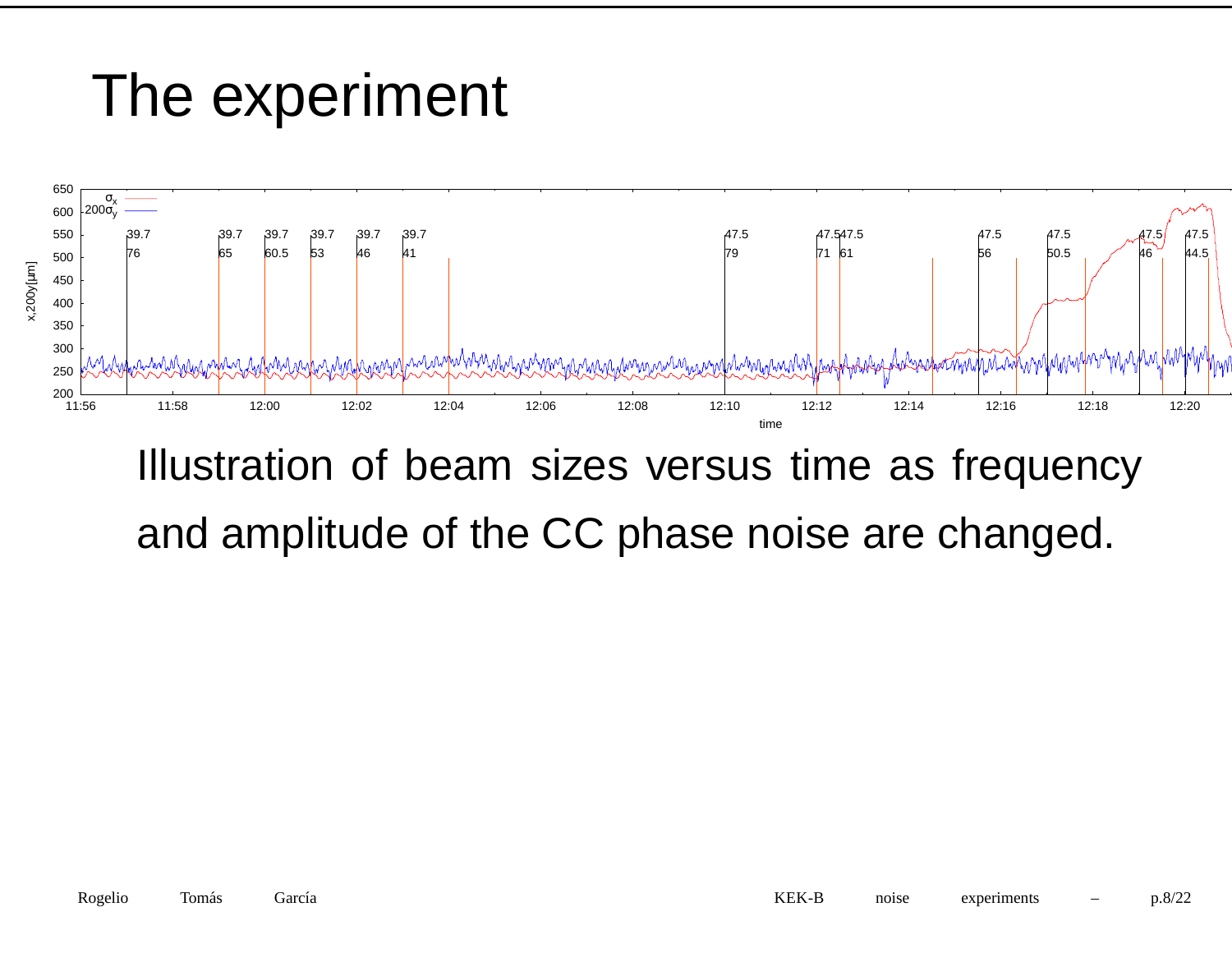#### The simulations by Ohmi san



Ohmi san performed many simulations to understand the experiments including the phase noise, thebeam-beam interaction and the feedback.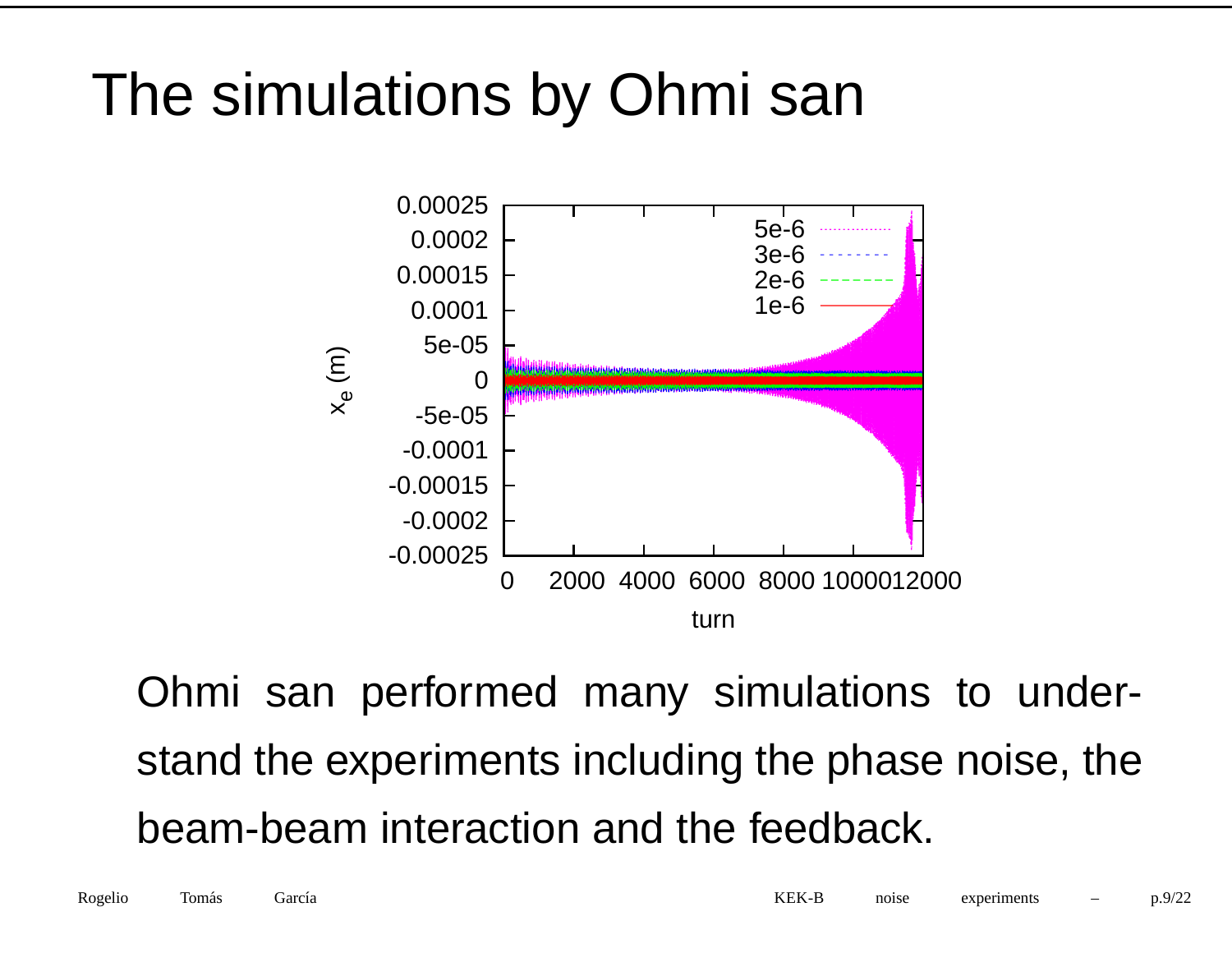#### LER CC noise close to  $Q_x$  $_x$  (exp. vs sim.)



 $\rightarrow$ Measurement and simulation agree excellently

 $\rightarrow$ Abrupt luminosity loss at 4.5 $\mu$ m $\approx 0.03\sigma_x^*$  $_{x}^{*}\left( \phi \approx$ 0.2°  $^\circ)$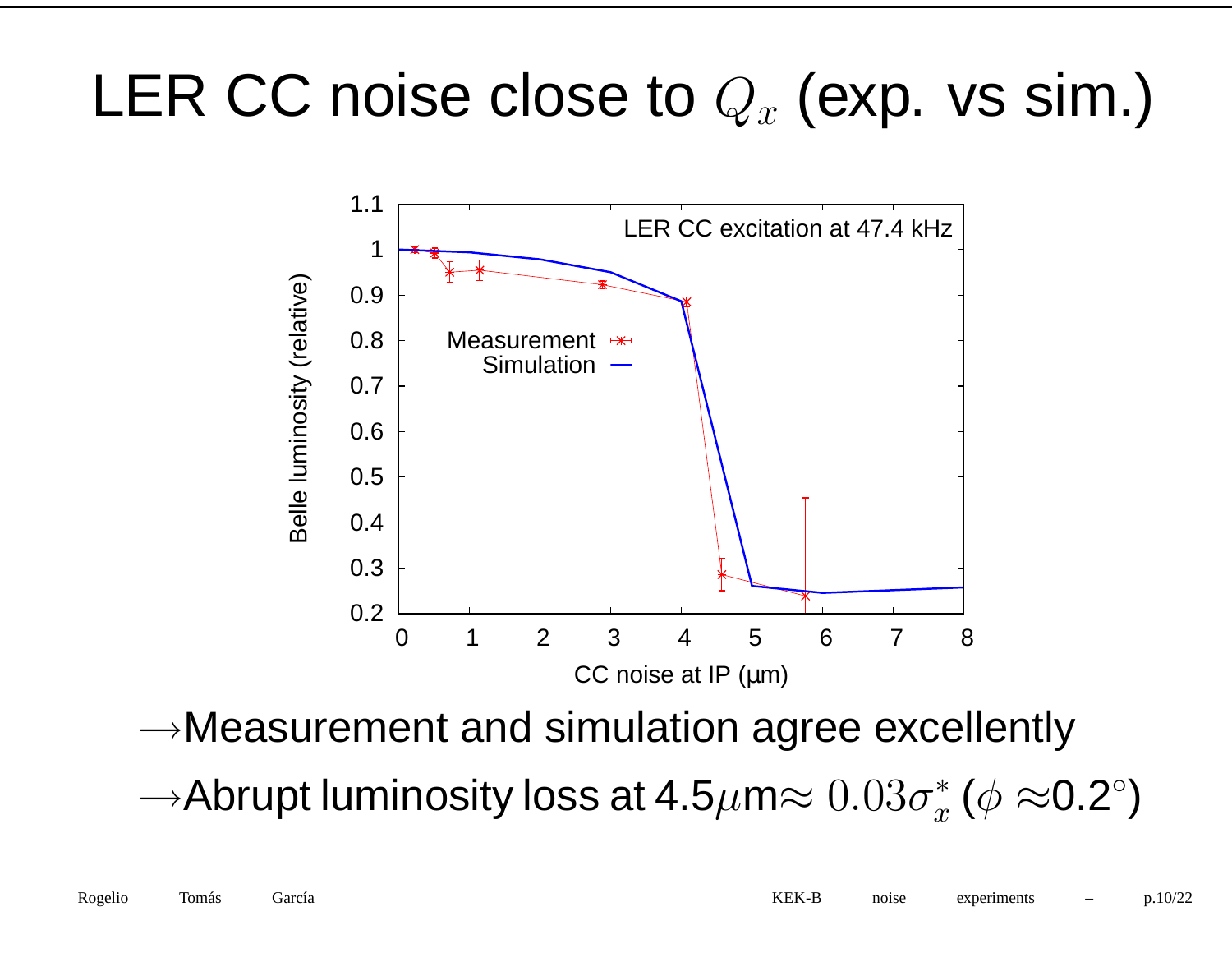#### HER CC noise close to  $Q_x$  $_x$  (exp. vs sim.)

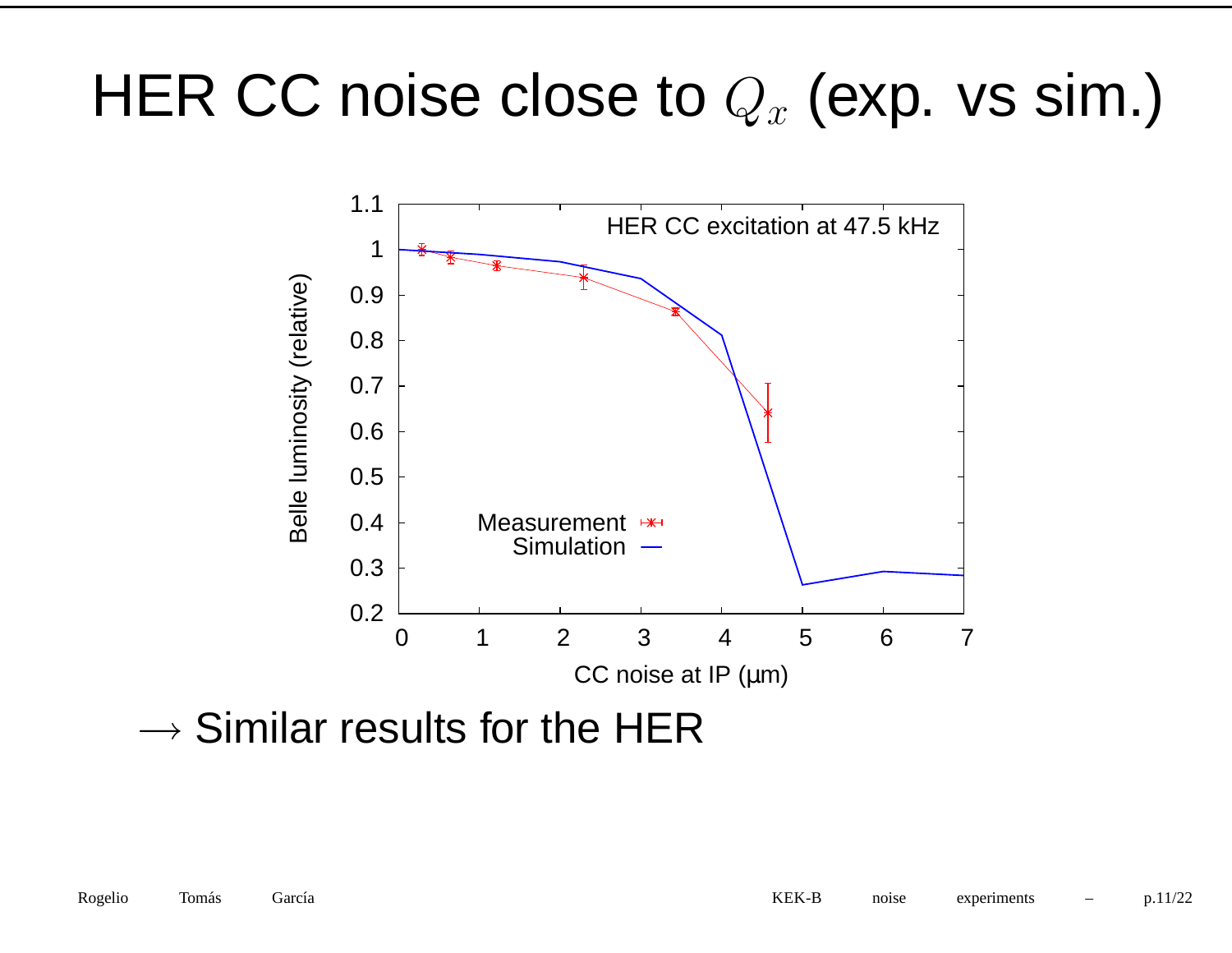### Understanding the phenomena (simulation)



- $\rightarrow$  Emittance growth versus time
- $\rightarrow$  This confirms the existence of an instability.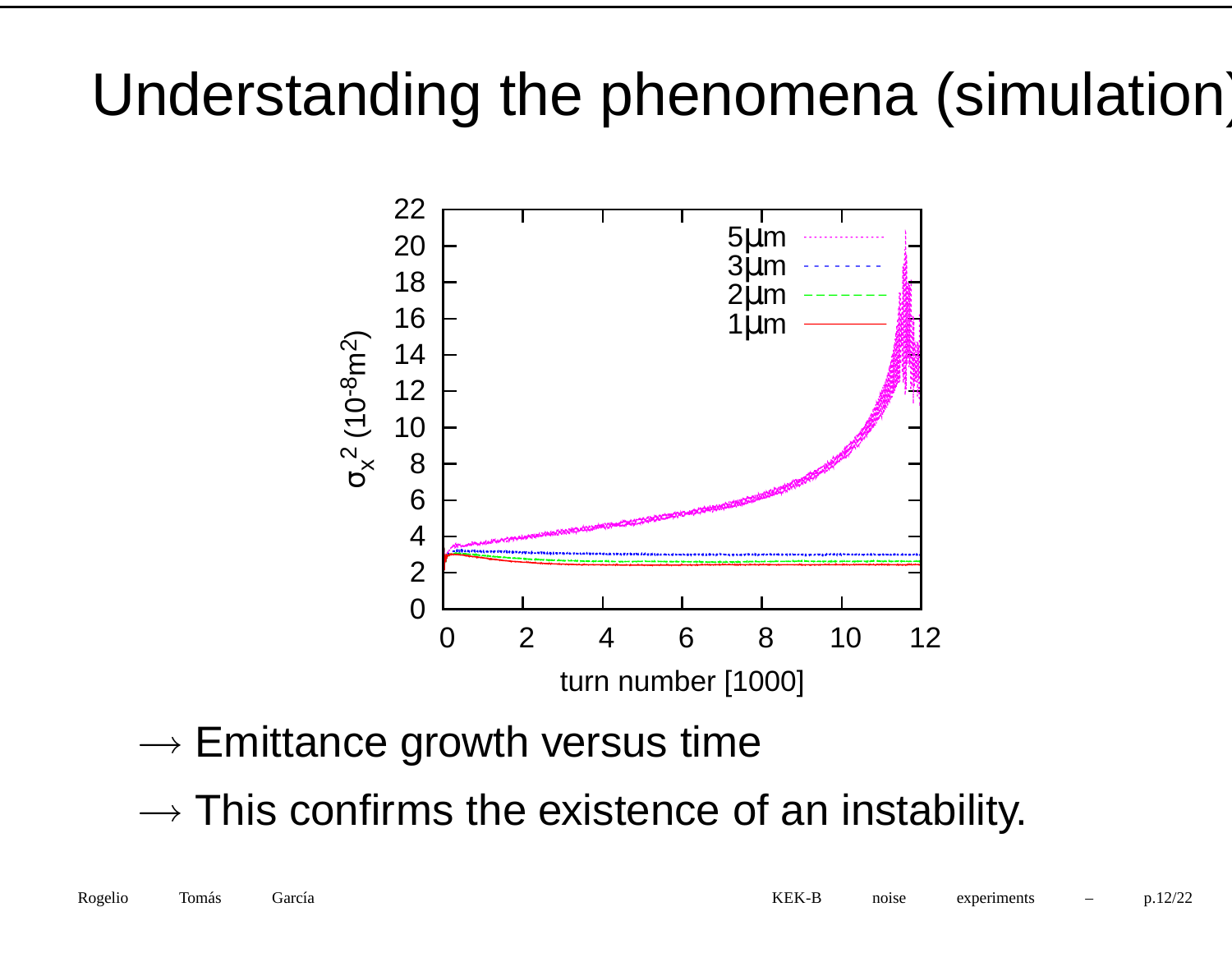## Understanding the phenomena (simulation)



- $\rightarrow$  Luminosity loss versus frequency<br> $\rightarrow$  Instability is most severe for frequ
- $\rightarrow$  Instability is most severe for frequencies between<br> $\sigma$  and  $\pi$  modes  $\sigma$  and  $\pi$  modes
- $\rightarrow$  No instabilities at the tune ( $\sigma$ -mode).<br>  $\sigma$ <sub>rek-B</sub>  $\sigma$ <sub>noi</sub>

Rogelio Tomás García

noise KEK-B noise experiments – p.13/22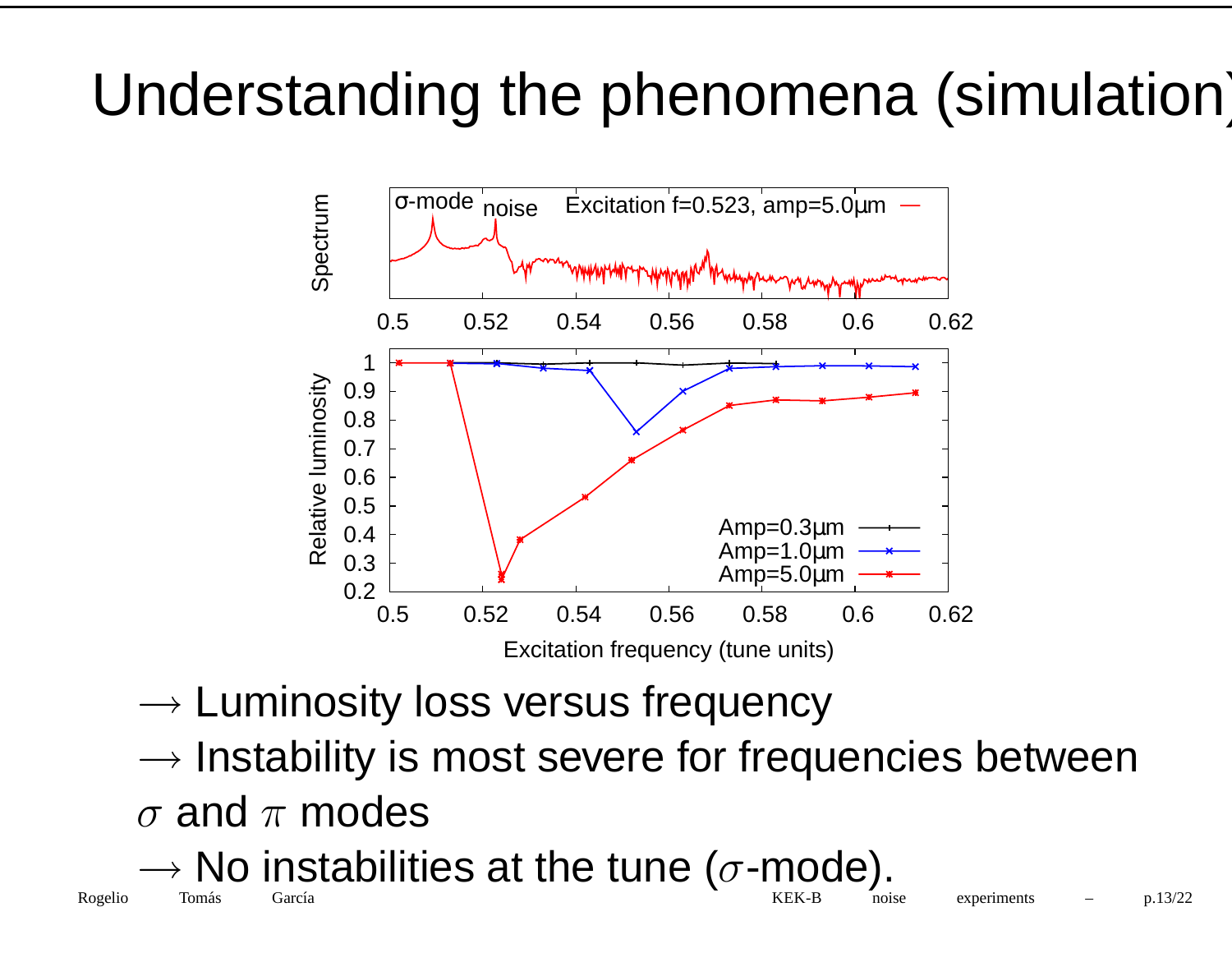### Understanding the phenomena (simulation)



 $\longrightarrow e$  $^+-e^-$  coherent phase difference increases to  $\pi$  $\rightarrow$  Amplitudes of coherent motion increases in time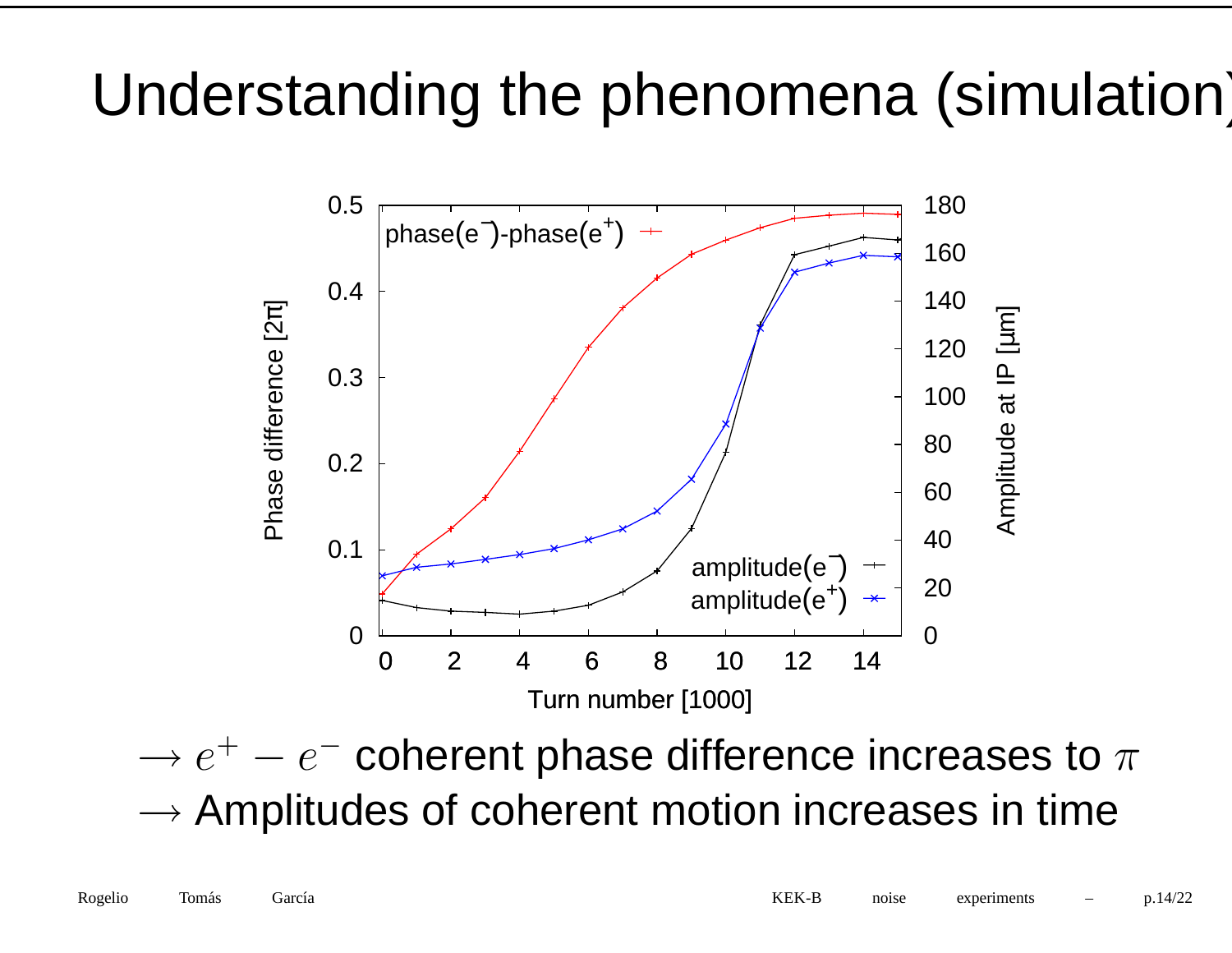## **Hypothesis**

Exciting between the  $\sigma$ - and  $\pi$ -modes casues a drift of the  $\pi$ -mode frequency towards the exciting frequency possibly iniciating <sup>a</sup> resonancephenomena.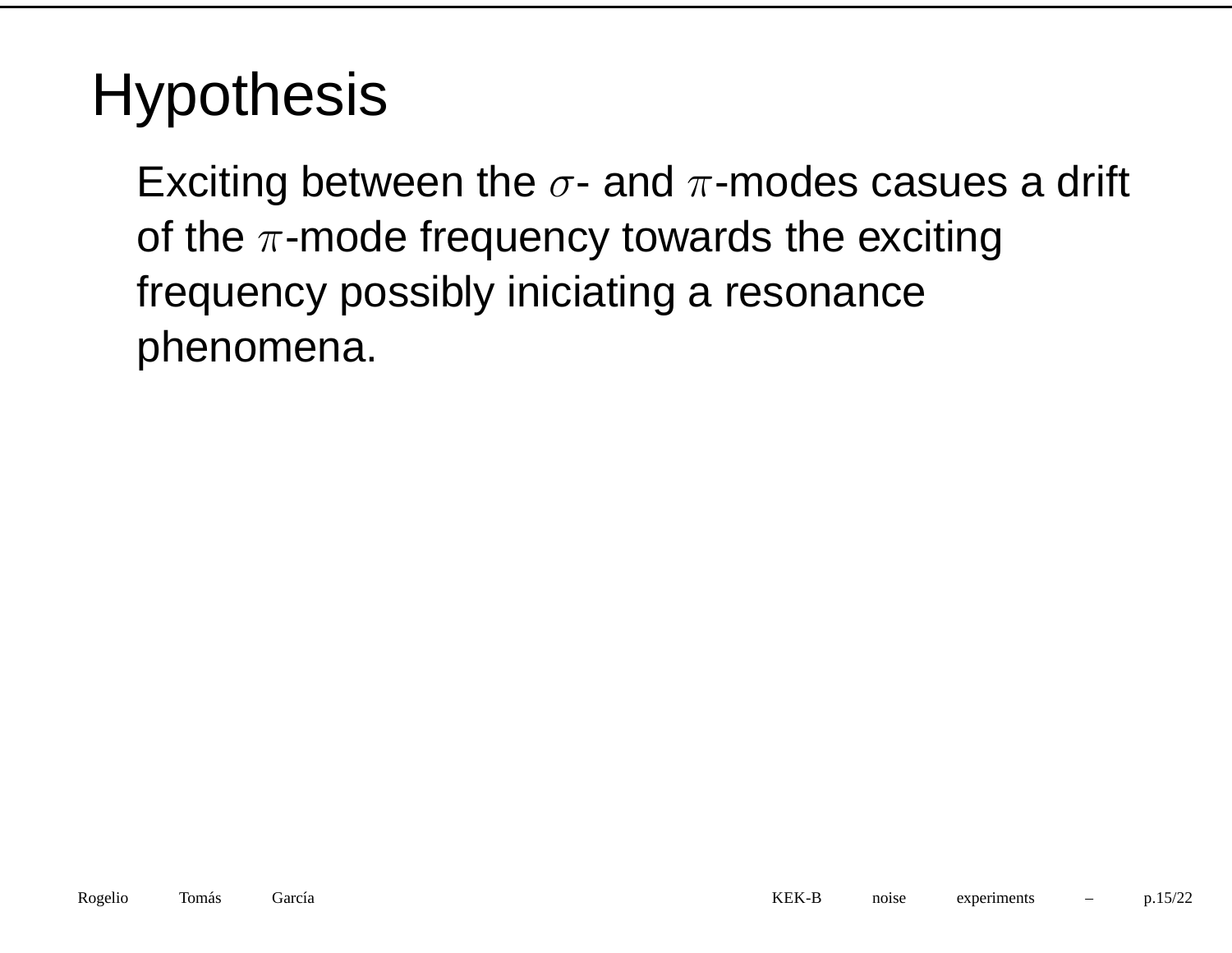## Hypothesis verification via rigid simulation

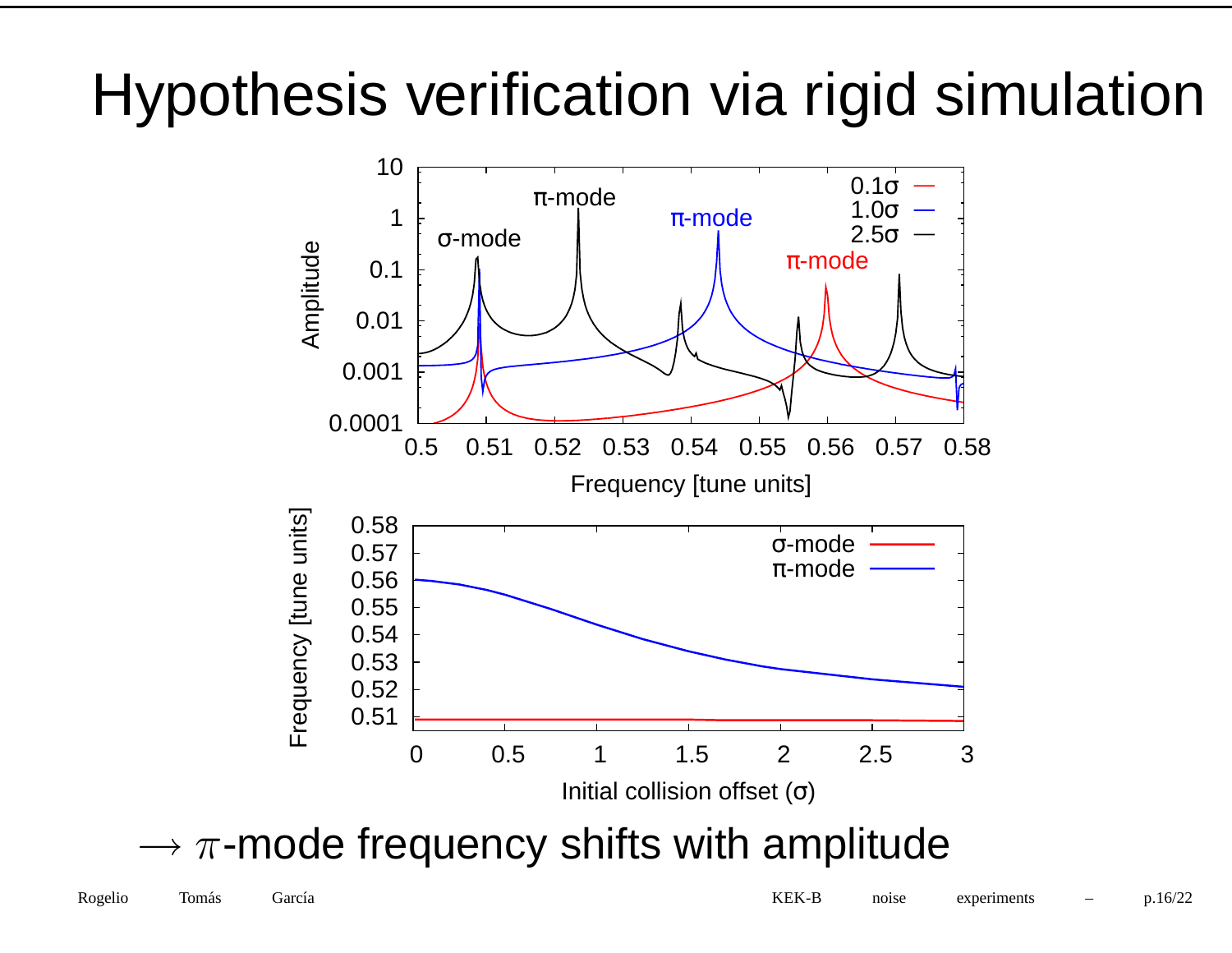#### Further experimental verifications



 $\rightarrow$  Weaker instabilities experimentally confirmed at<br>0.4um~0.003 $\sigma$ . (\$ = ~0.02°) 0.4 $\mu$ m ${\approx}$ 0.003 $\sigma_x$  ( $\phi_{noise}$   ${\approx}$ 0.02°  $^\circ)$ 

 $\rightarrow$  Slight differences with simulation...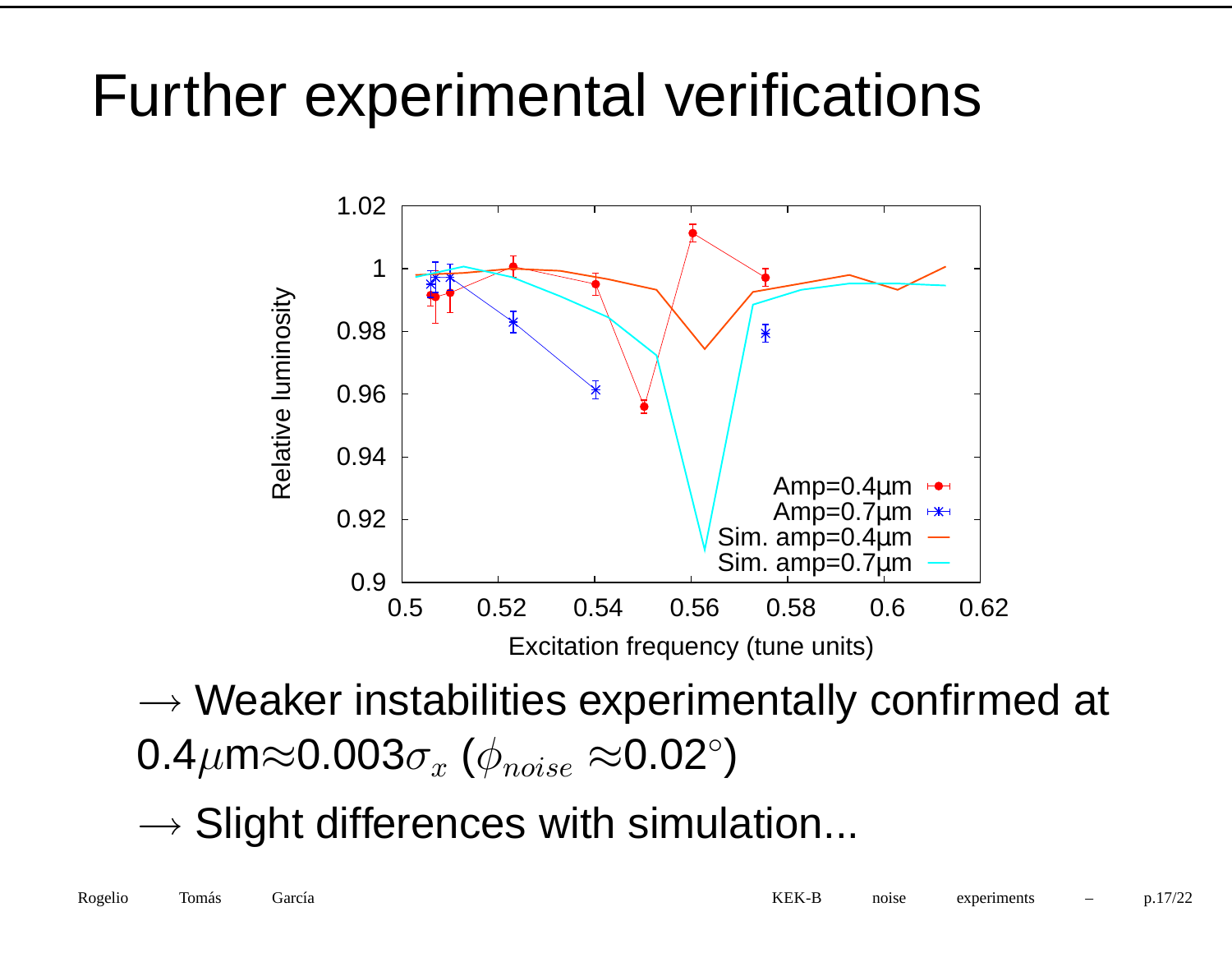### Simplified rigid simulation for the LHC

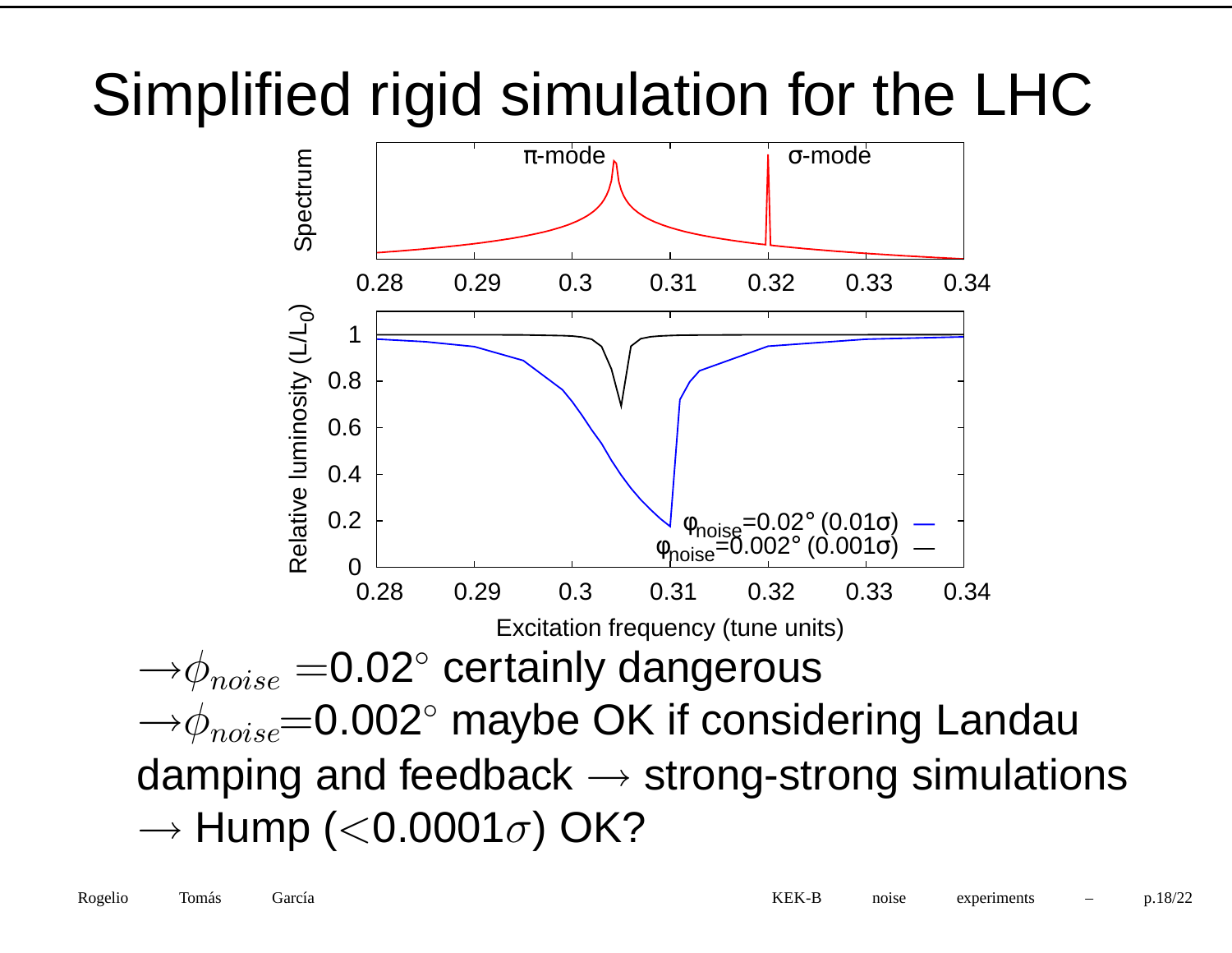# LER CC noise close to  $Q_y$  (exps. vs sim.)



 $\rightarrow$  No instability both in exps. and simulation<br> $\rightarrow$  Trend OK but exp. behavior not reproduci

 $\rightarrow$  Trend OK but exp. behavior not reproducible<br> $\rightarrow$  Simulation might miss ingredients like coupli  $\rightarrow$  Simulation might miss ingredients like coupling.<br>  $\rightarrow$   $\frac{1}{T_{\text{Omás}}}$   $\frac{1}{G_{\text{arci}}}}$   $\frac{1}{G_{\text{arci}}}}$   $\frac{1}{T_{\text{Omás}}}$   $\frac{1}{T_{\text{Omiss}}}$   $\frac{1}{T_{\text{Omiss}}}$ 

Rogelio Tomás García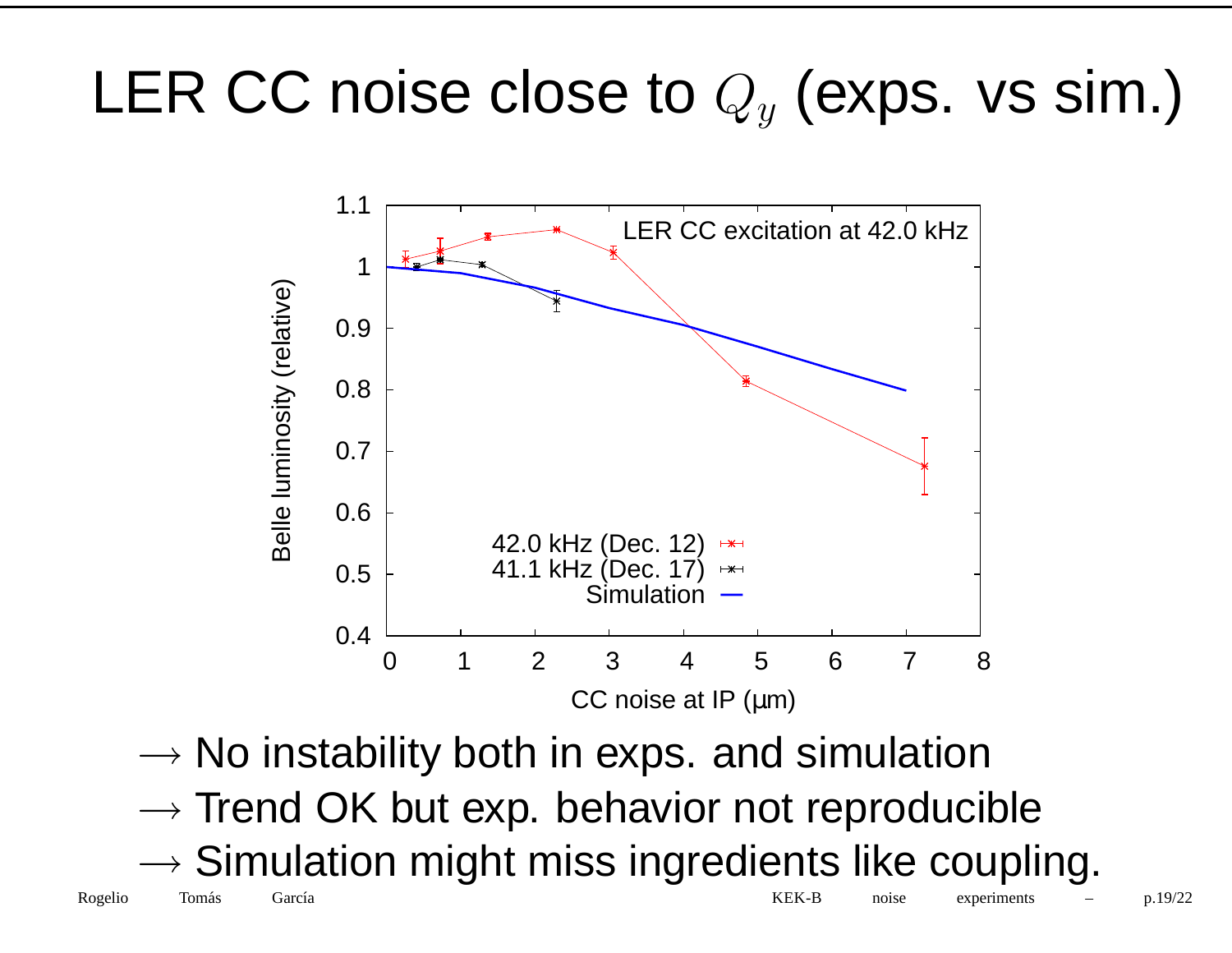#### Crab dispersion measurement

The most precise measurement of crab dispersionturns out to use the closed orbit with CC phaseoffset:

- KEK regularly operates CC with 10° phase offset
- This offset is like <sup>a</sup> dipole kick
- $\bullet$   $\; x_{D_{cc}}$  is obtained by subtracting orbits with and without CC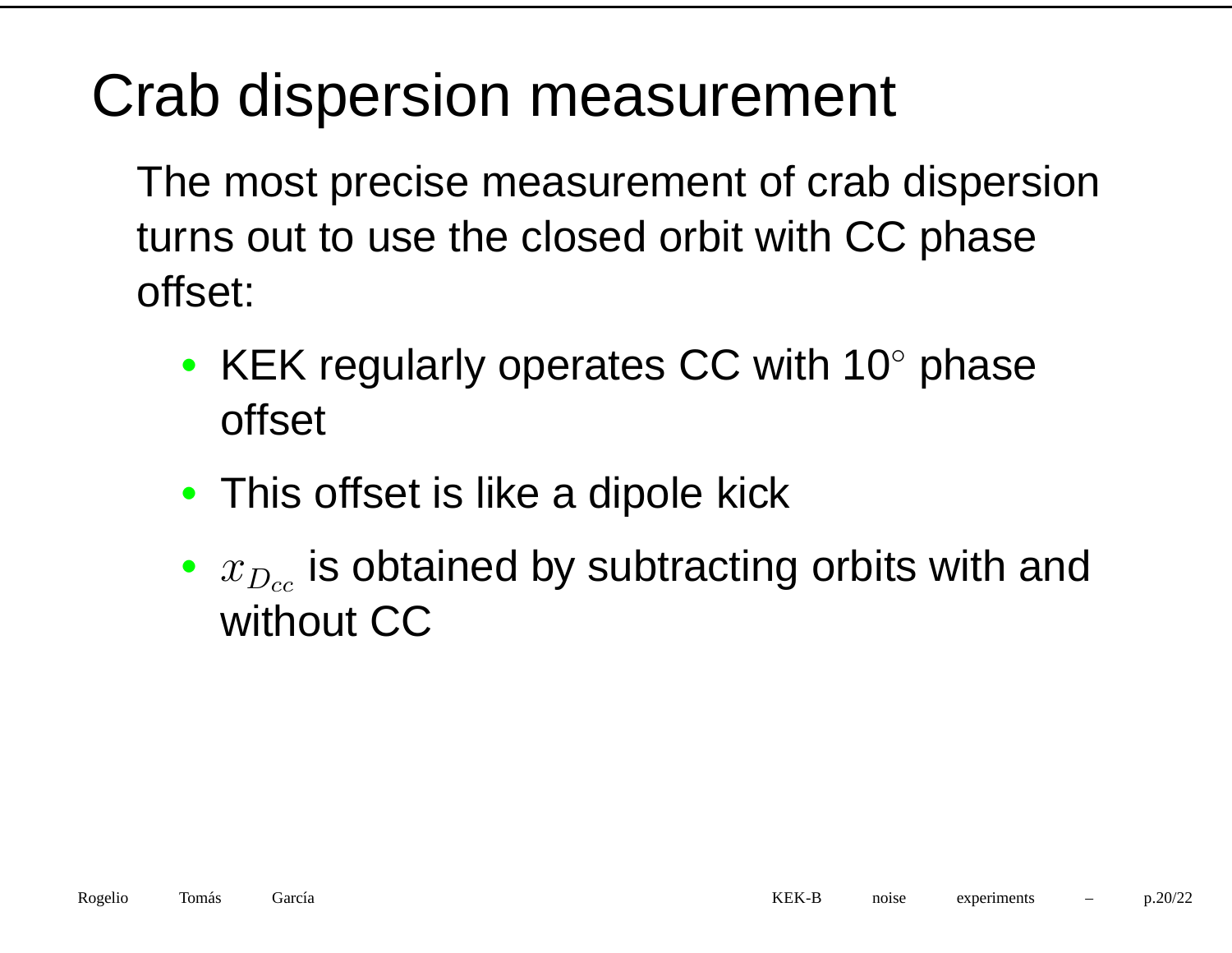#### Crab dispersion measurement



#### Model and measured  $x_{D_{cc}}$  are in very good agreement!